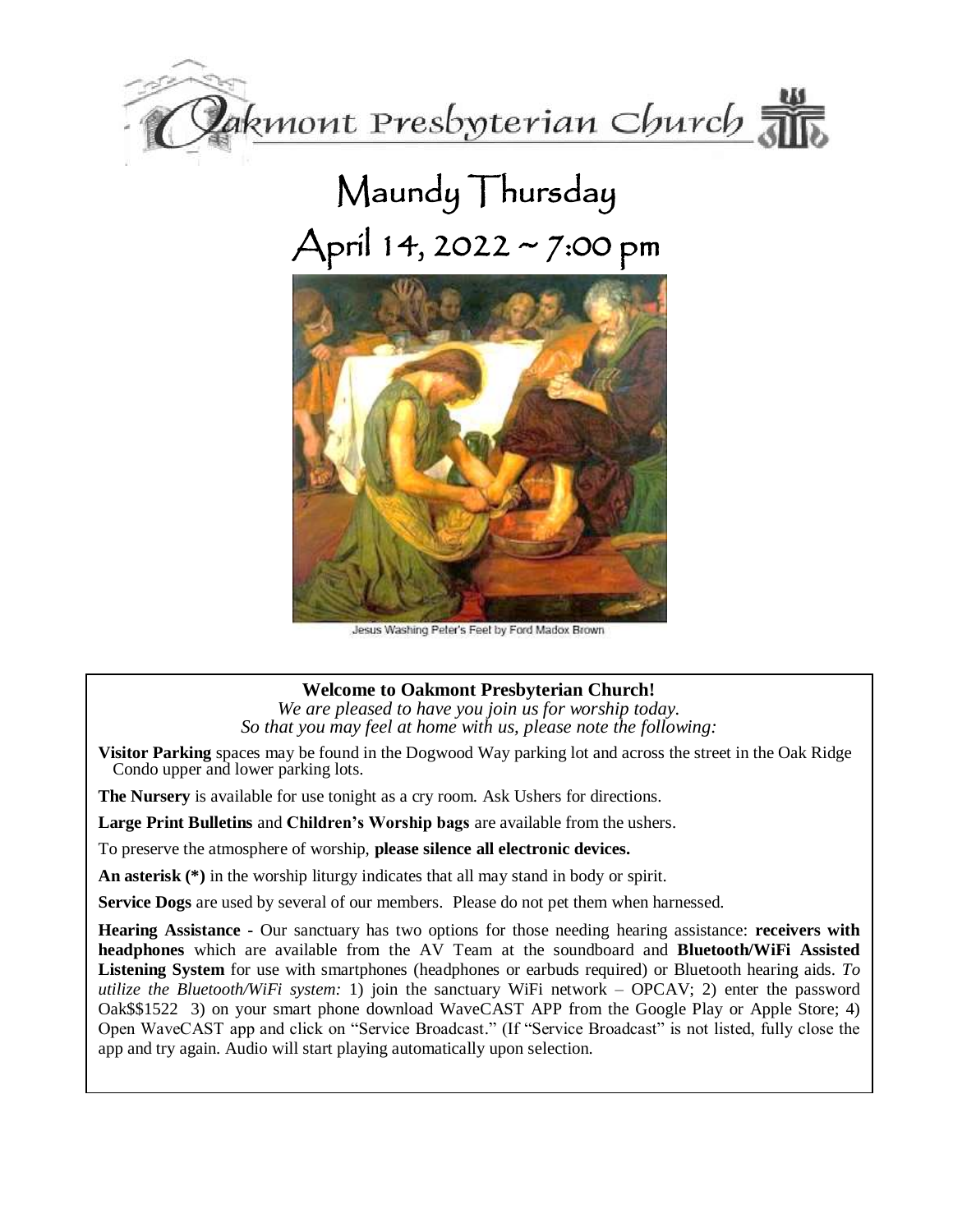Welcome Steve Crocco Steve Crocco

Introit Chancel Choir and Cantors

*Ubi Caritas* (*Live in Charity*) Jacques Berthier

*Live in charity and steadfast love, Ubi caritas et amor, Live in charity; God will dwell with you. Ubi caritas Deus ibi est.*

Cantors:

*Your love, O Jesus Christ, has gathered us together. May Your love, O Jesus Christ, be foremost in our lives. Let us love one another as God has loved us. The love of God in Jesus Christ will never have an end.* - Jacques Berthier

#### Opening Sentences (Psalm 34:1-4, 8)

*Leader: I will bless the Lord at all times. Whose praise shall continually be in my mouth.* **People: My soul makes its boast in the Lord; let the humble hear and be glad.** *Leader: O magnify the Lord with me and let us exalt the Lord's name together.* **People: I sought the Lord, and He answered me; and delivered me from all my fears.** *Leader: O taste and see that the Lord is good;* **People: happy are those who take refuge in Him.**

*An Upper Room Did Our Lord Prepare* Stanzas 1, 2, 3

\*Hymn *Hymnal*, No. 94

**An upper room did our Lord prepare for those He loved until the end: And His disciples still gather there, to celebrate their risen Friend.**

**A lasting gift Jesus gave His own; to share His bread, His loving cup. Whatever burdens may bow us down, He by His cross shall lift us up.**

**And after supper He washed their feet, for service, too, is sacrament. In Christ our joy shall be made complete: sent out to serve, as He was sent.**

#### Prayer of Confession Steve Crocco

**Eternal God Whose covenant with us is never broken, we confess that we fail to fulfill Your will. Though You have bound Yourself to us, we will not bind ourselves to You. In Jesus Christ You serve us freely, but we refuse Your love and withhold ourselves from others. We do not love You fully or love one another as You command.** …moment for silent prayer

**In Your mercy, forgive and cleanse us. Lead us once again to Your table and unite us to Christ, Who is the bread of life and the vine from which we grow in grace.**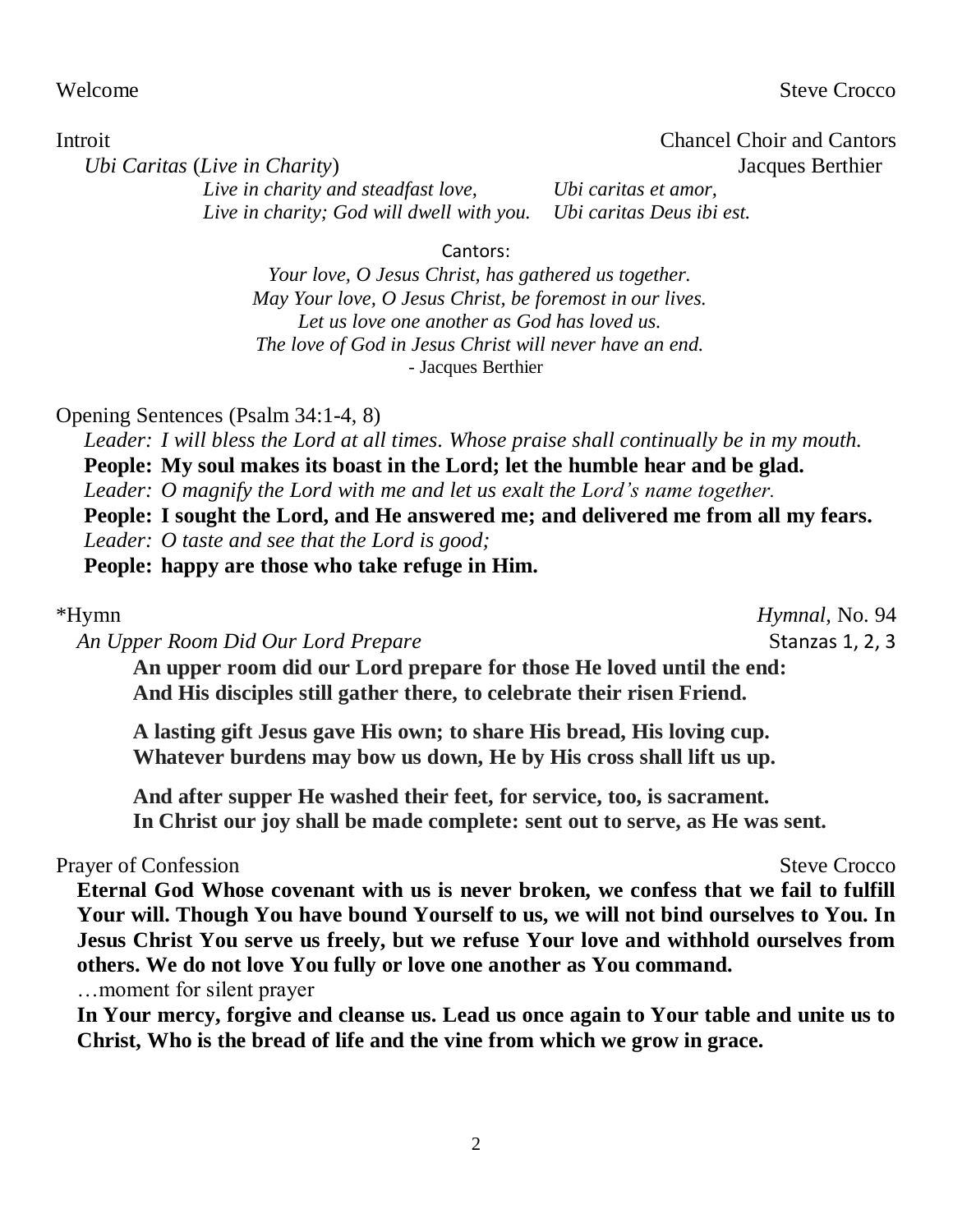Assurance of Pardon

*The mercy of the Lord is from everlasting to everlasting. I declare to you, in the name of Jesus Christ, you are forgiven.*

**Thanks be to God.** 

*May the God of mercy, Who forgives you all your sins, strengthen you in all goodness, and by the power of the Holy Spirit keep you in eternal life.* 

**Amen.**

| <b>Prayer for Illumination</b> |                         | Steve Wilson            |
|--------------------------------|-------------------------|-------------------------|
| <b>Scripture Reading</b>       | John $13:1-7$ , $12-17$ | Pew Bible, NT, page 107 |
| The Word of the Lord.          |                         |                         |
| Thanks be to God.              |                         |                         |
| Meditation                     | Love In-deed            | Steve Wilson            |

### **The Lord's Supper**

Ministry of Music Chancel Choir

*It Happened on That Fateful Night Columbia Harmony,*1825/arr. Robert J. Powell *It happened on that fateful night when pow'rs of earth and hell arose against the Son, Our God's delight, and friends betrayed Him to His foes.*

> *Before the bitter scene began, He took the bread, and blest and broke. What love through all His actions ran! What wondrous words of love He spoke.*

*"My body, broken for your sin, receive and eat as living food." He took the cup and blest the wine: "Share this new testament, my blood."*

*Do this, "He said, till time shall end, remembering your dying friend; Meet at My table and record the full obedience of your Lord."*

> *Lord, Your feast we celebrate; we show Your death; We sing Your name till You return, When we shall eat the marriage supper of the Lamb.* - Isaac Watts, alt.

Invitation to the Lord's Table Steve Wilson

Great Prayer of Thanksgiving Steve Crocco *Leader: The Lord be with you.* **People: And also with you.** *Leader: Lift up your hearts.*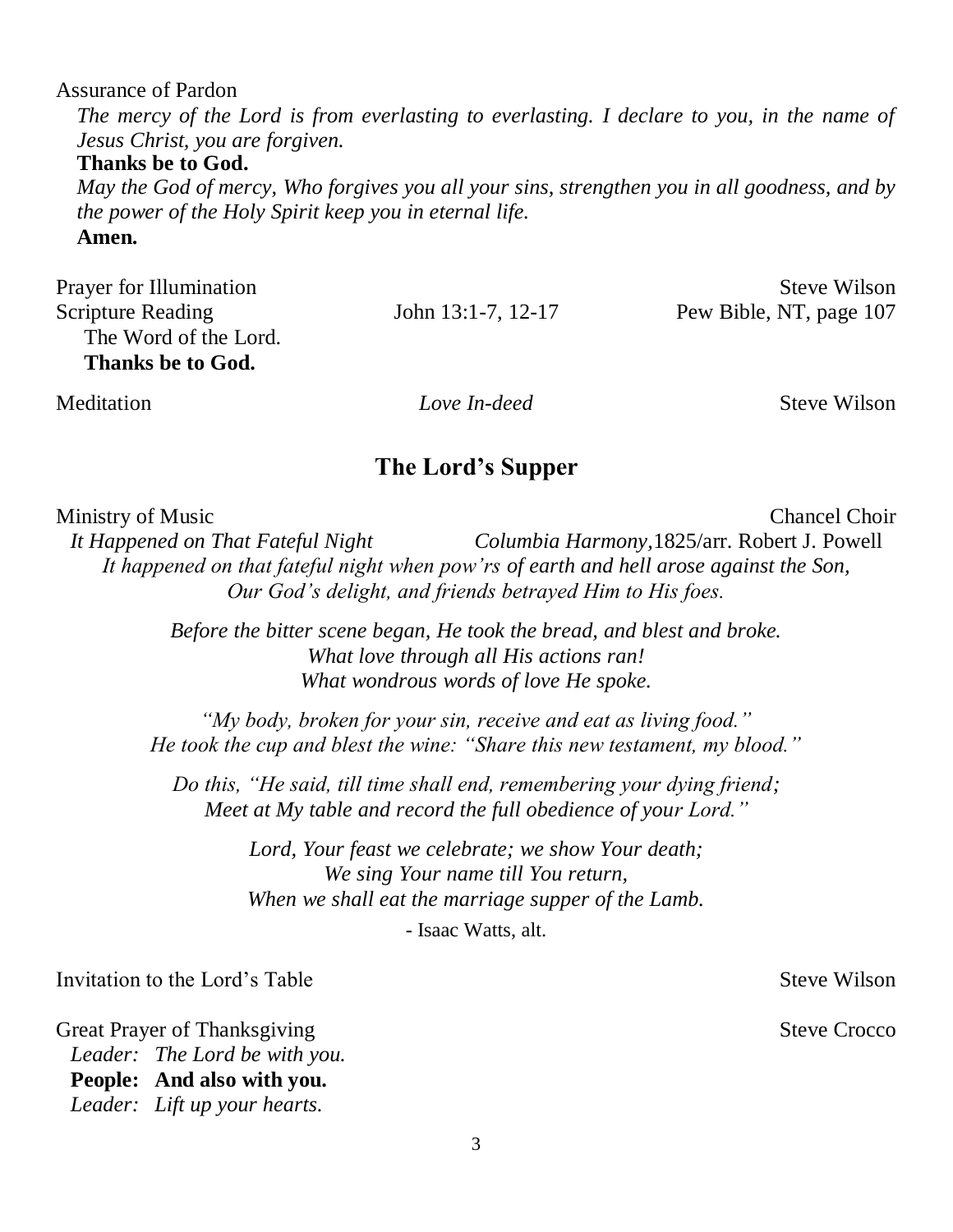#### **People: We lift them to the Lord.**

*Leader: Let us give thanks to the Lord our God.*

**People: It is right to give our thanks and praise.**

*Leader: It is truly right and our greatest joy to give You thanks and praise…Therefore we praise You, joining our voices with the celestial choirs and with all the faithful of every time and place, who forever sing to the glory of Your name:*



*You are holy, O God of majesty… Accept this our sacrifice of praise and thanksgiving as a living and holy offering of ourselves, that our lives may proclaim the One crucified and risen. Great is the mystery of faith.*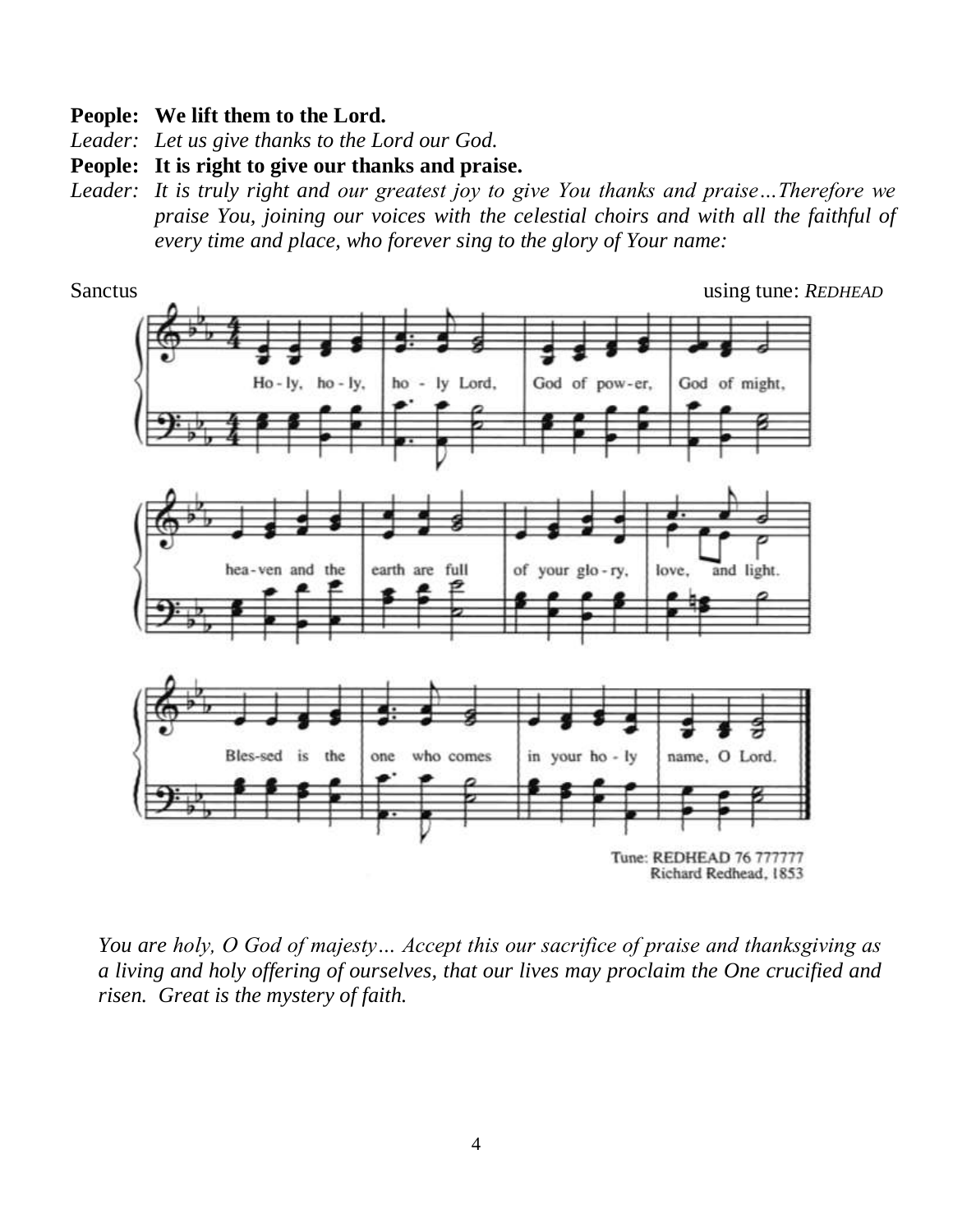

*Gracious God, pour out Your Holy Spirit upon us… Give us strength to serve You faithfully until the promised day of resurrection when with the redeemed of all the ages we will feast with You at Your table in glory. Through Christ, all glory and honor are Yours, almighty Father, with the Holy Spirit in the holy church, now and forever.* 



Great Amen using tune: *REDHEAD* 



*And now, with confidence as God's children, we pray together:*

**Our Father, who art in heaven, hallowed be Thy name. Thy kingdom come. Thy will be done, on earth as it is in heaven. Give us this day, our daily bread, and forgive us our debts as we forgive our debtors. And lead us not into temptation but deliver us from evil. For Thine is the kingdom and the power and the glory forever. Amen.**

The Sharing in the Bread and Cup Worshippers eat the bread and juice *after* "The gifts of God for the people of God" is spoken

Unison Prayer of Thanksgiving Steve Wilson

**God of grace, Your Son Jesus Christ left us this holy meal of bread and cup in which we share His body and blood. May we who have celebrated this sign of His great love show in labors of love the fruits of His redemption; through Jesus Christ our Lord, who lives and reigns with You and the Holy Spirit, one God, now and forever. Amen.**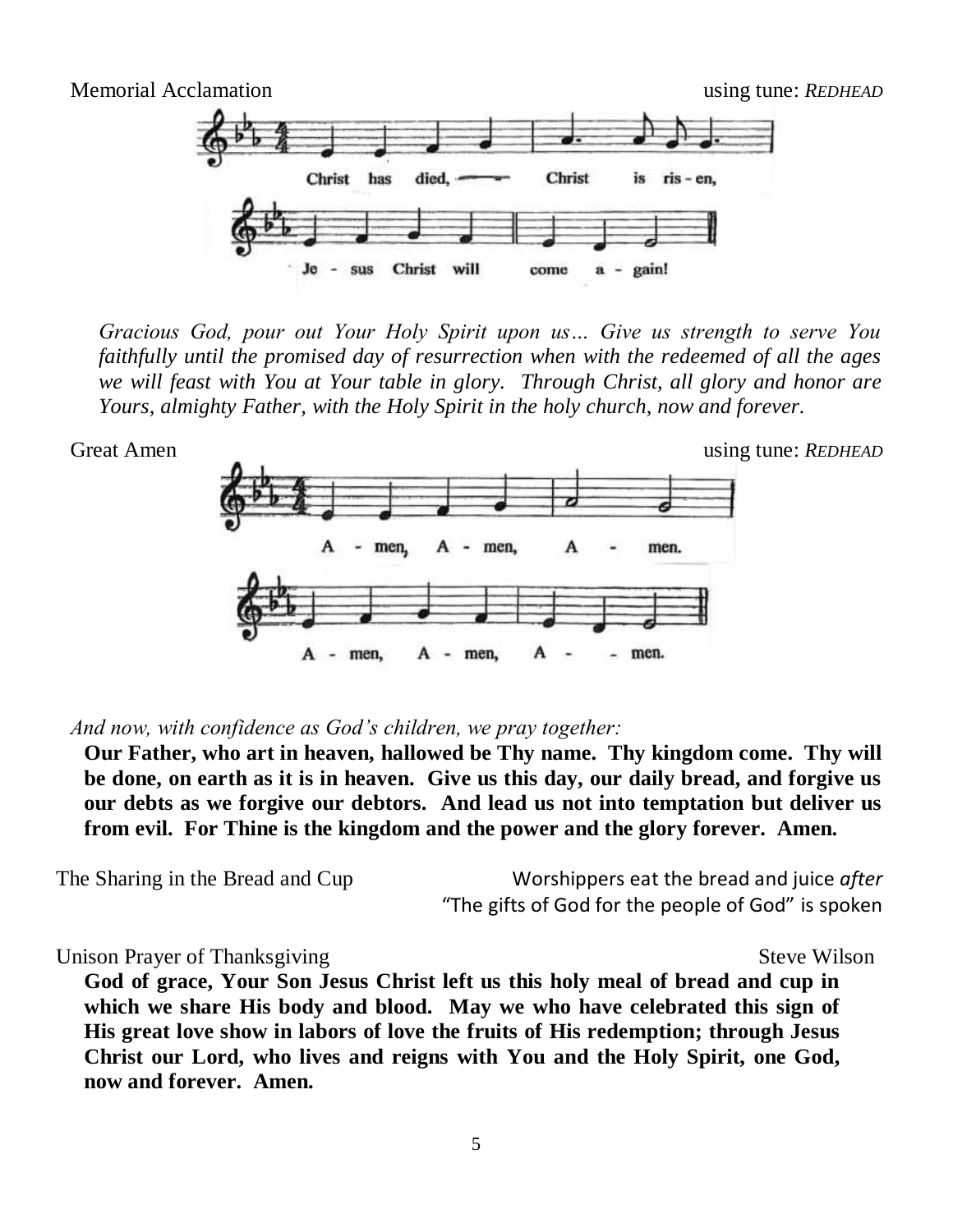Pew Bible, NT, page 52



Our worship continues on Good Friday.

- **We Welcome Each of You** to Maundy Thursday worship. We pray this service will be meaningful to you and that it will enrich your celebration of the Resurrection.
- **On Maundy Thursday** Christians commemorate Jesus' Last Supper when He broke bread and gave the cup to His disciples, initiating the sacrament of the Lord's Supper. John's Gospel tells of Jesus washing the disciples' feet and giving a new commandment. The word, "Maundy", comes from the Latin, *mandatum,* meaning commandment. At The Last Supper, Jesus said, "I give you a new commandment, that you love one another. Just as I have loved you, you also should love one another". (John 13:34) At the end of their meal, we witness Jesus' agonized prayer in the garden of Gethsemane.